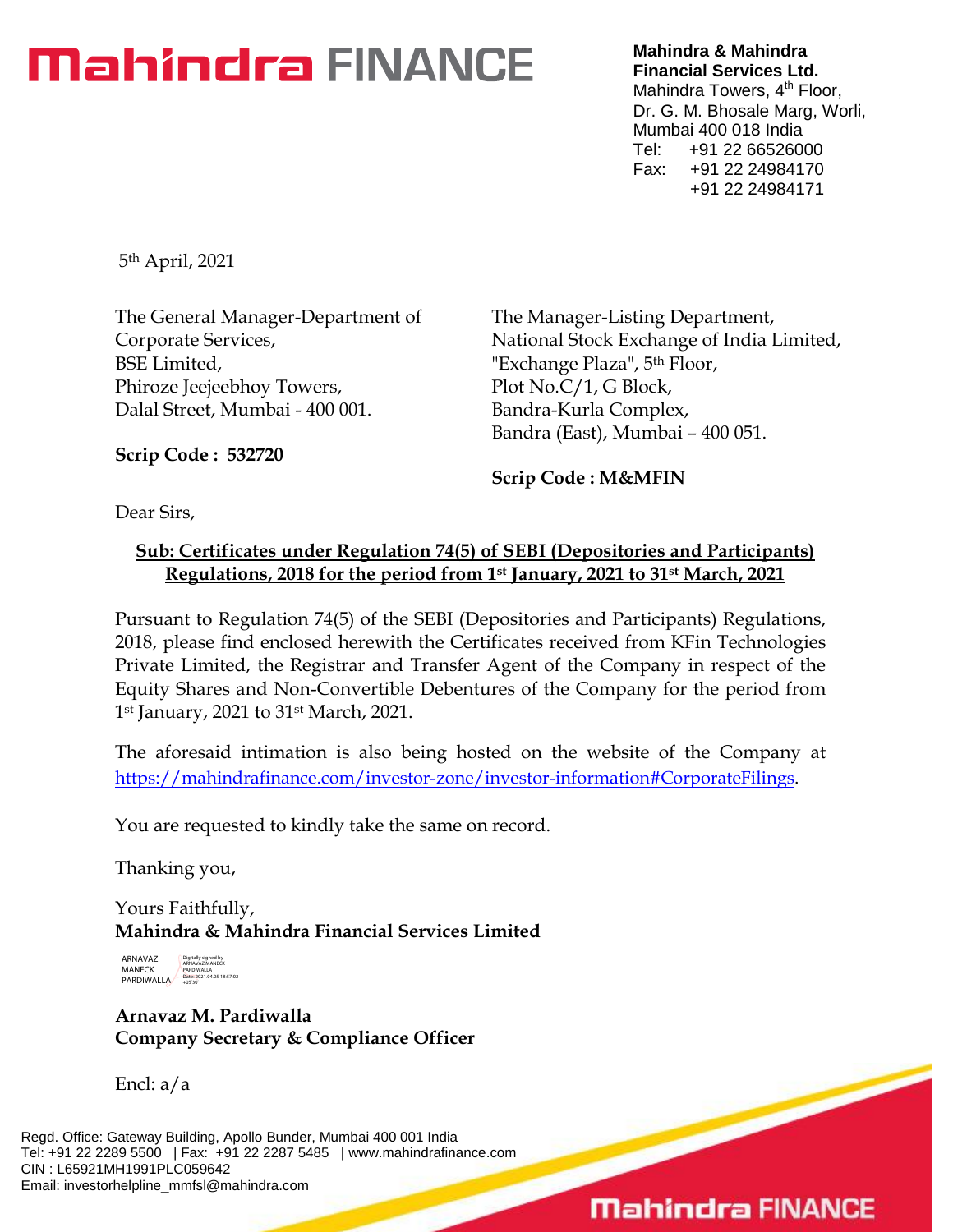

#### KFIN 2020-21/74(5) Q4/Certificate

5th April 2021.

To Mahindra & Mahindra Financial Services Limited Gateway Building, Apollo Bunder, Mumbai - 400 001

### **Subject: Confirmation Certificate under Regulation 74(5) of Securities and Exchange Board of India (Depositories and Participants) Regulations, 2018 ('Regulations') in respect of Equity Shares of the Company**

Dear Sirs/Madam,

With reference to the above captioned Regulations, we hereby confirm that during the period 1<sup>st</sup> January, 2021 to 31st March, 2021, we have within 15 days from date of receipt of the certificates from the depository participants for dematerialization;

- confirmed (approved/rejected) demat requests;
- confirmed to the depositories that securities comprised in the said certificates have been listed on the stock exchanges where the earlier issued securities are listed;
- immediately mutilated and cancelled the said security certificates after due verification and
- name of the depositories have been substituted in register of members as the registered owner, in case of demat requests which are approved.

Further, we have been certifying the same to the depositories and Stock Exchanges in accordance with Regulations.

We request you to kindly take note of the above.

Thanking you, For KFin Technologies Private Limited

Rajitha Cholleti Assistant General Manager

**Registered & Corporate Office** 

Selenium Building, Tower-B, Plot No- 31 & 32, Financial District, Nanakramguda, Serilingampally, Hyderabad, Rangareddi, Telangana, India, 500032. Ph: +91 40 6716 2222, 7961 1000 | https://www.kfintech.com | CIN: U72400TG2017PTC117649